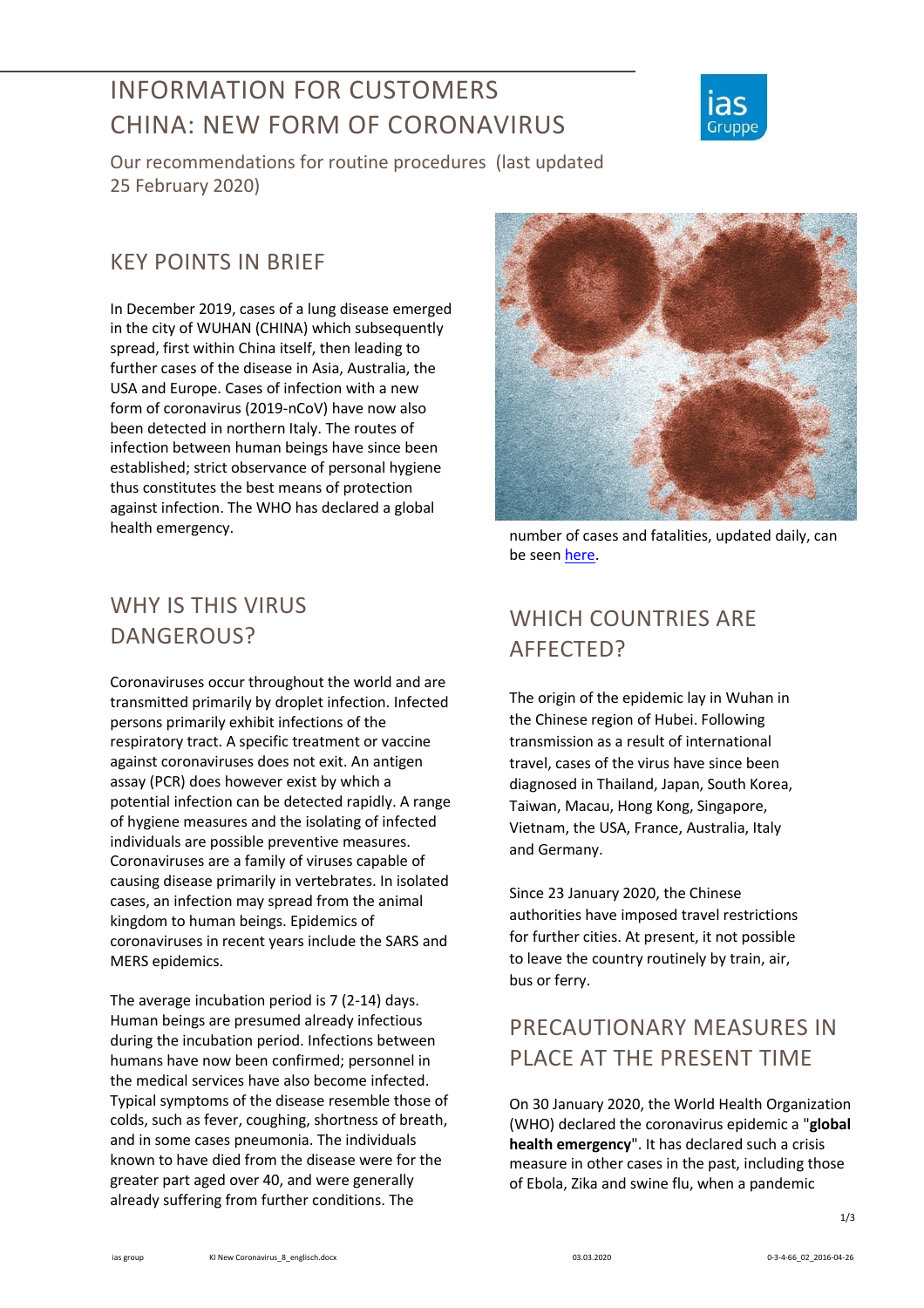

disease threatened several countries and a coordinated international response was necessary. Declaration of an international emergency generally results in greater financial and other resources being made available. It can however also result in travel and trade restrictions being imposed.

The WHO's recommendations for action are not legally binding. Governments continue to act under their own sovereignty. The measures they take at national level may differ widely, according to the crisis in the country concerned. In extreme cases, measures include travel restrictions for entire countries, or for specific risk groups, such as pregnant women in the case of the Zika virus. The recommendations of the WHO however also often include specific information on what measures should not be taken, owing to their being unscientific or unnecessary. The WHO recommendations are intended to prevent both overreaction and an inadequate response on the part of governments. The recommendations will follow in the coming weeks, geared to specific countries.

A tightening of surveillance measures (such as temperature scanners at airports) must be anticipated.

**Owing to the flu season currently being underway in the northern hemisphere, the coronavirus (nCoV) is occurring at the same time as influenza viruses which exhibit symptoms similar to it. An influenza vaccination aids in reducing the number of unnecessary false suspected cases of coronavirus. Have yourself vaccinated with the current 2019/2020 influenza vaccine now, if you have not already done so.** 

**In the view of health experts, the risk to the population in Germany continues to be low.** In order for infections to be avoided, the following recommendations are made for behaviour in the areas affected by the outbreak and during travel to these areas and following return from them: Pay particular attention to good personal hygiene. In particular:

> Wash your hands thoroughly and regularly.

- In outbreak areas, wear face masks when in public spaces.
- Sneeze into the crook of your elbow, not into your hand.
- Avoid contact with persons suffering from diseases of the respiratory tract.
- Avoid markets on which living or dead animals are sold.
- Avoid contact in general with animals, their excrement, and surfaces that have come into contact with dead animals or untreated animal foodstuffs.
- Consume animal food produce (eggs, meat, etc.) only when it has been well heated.
- Observe strict hygiene measures in the kitchen to prevent cross-contamination when preparing foods.

#### SUMMARY

**Travel to CHINA should still be avoided. Non-essential travel to CHINA and other outbreak areas should be postponed. Before travelling, obtain information on possible changes in entry regulations and precautionary measures in your destination country at:** 

**[http://www.auswaertiges-amt.de-](http://www.auswaertiges-amt.de/)> Sicher reisen -> Reisen und Gesundheit, or consult your occupational physician.**

Countries with personnel still in China should register them on the **Elefand** list of German citizens maintained by the responsible German mission abroad at

[https://elefand.diplo.de/elefandextern/home/login](https://elefand.diplo.de/elefandextern/home/login!form.action) [!form.action.](https://elefand.diplo.de/elefandextern/home/login!form.action) The German foreign office is planning to conduct special evacuation flights periodically in conjunction with other EU member states.

**Should work-related travel to an outbreak area be unavoidable, travellers should take the following items with them:**

 **FFP2/FFP3 face masks, ideally with the N95 suffix**